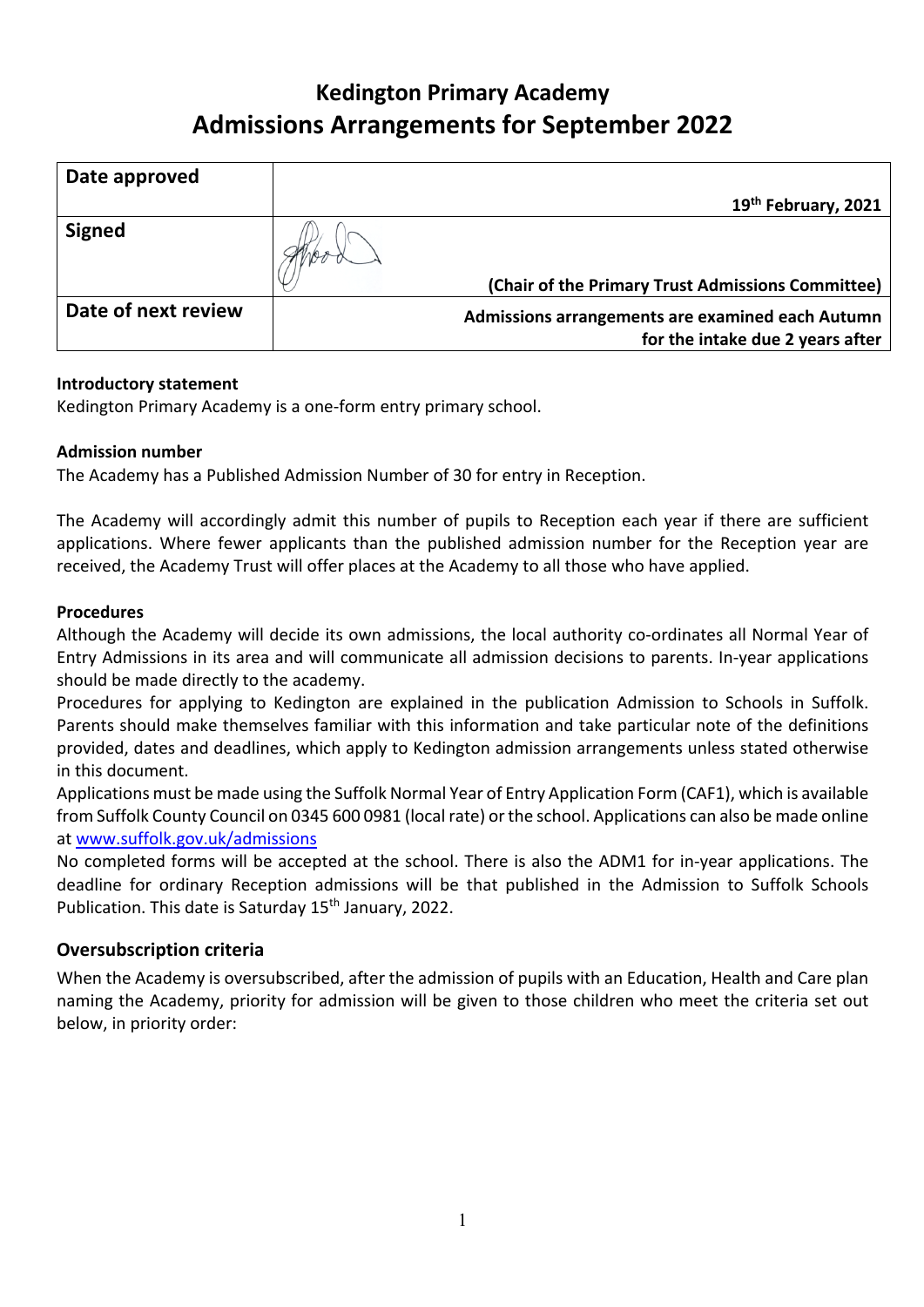- 1. Looked after children (children in care) and previously looked after children (children who were looked after, but ceased to be so because they were adopted or became subject to a special guardianship order or Child Arrangements Order immediately following having been looked after)<sup>1</sup>
- 2. Children whose permanent home address is in the catchment area and have a sibling currently attending the Academy where that sibling will still be in attendance at the proposed time of admission of the applicant child.
- 3. Children whose ordinarily resident address is in the catchment area.
- 4. Children who live outside the catchment area who have a sibling currently attending the Academy where that sibling will still be in attendance at the proposed time of admission of the applicant.
- 5. Other children.

# **Tie-break**

## **Distance tie-breaker**

Under each of the oversubscription criteria above if there are more children applying than places available, places will be allocated in order according to the distance between the Academy and the child's ordinarily resident address, with those living nearest being admitted first. We will measure the distance by a straight line ('as he crow flies'). All straight-line distances are calculated electronically by Suffolk County Council using data provided jointly by the Post Office and Ordnance Survey. The data plots the co-ordinates of each property and provides the address-point between which the straight-line distance is measured and reported to three decimal places. When there is more than one home within a single building (for example apartments) we will measure to a single point within that building irrespective of where those homes are located.

In the unlikely event that two applicants competing for a single place at the Academy live the same distance from the Academy, random allocation will be used. The random allocation process will be independently supervised.

## **Definitions of terms used**

#### **Sibling**

Where the child has a sibling in the school or a sibling has already been offered a place at the school, and where the sibling will still be attending the school at the time of admission. The term 'sibling' includes: natural, half, step, and adopted brothers and sisters; a child of the partner of the parent/carer; and children who are fostered into the family. In all these cases, the child and their sibling will both be living at the same address (that is where the child is ordinarily resident) in a single family unit. This means that children from different family units, where those separate families are living together at the same address, are not considered siblings under this criterion.

## **Ordinarily resident address**

Ordinarily resident: By ordinarily resident we mean the place where your child usually lives. We consider this to be where they sleep overnight. We may need proof of this address. If you use another address to give the impression that your child lives at a different address to where they are ordinarily resident, such as a second

 $<sup>1</sup>$  A looked after child is a child who is (a) in the care of a local authority, or (b) being provided with accommodation by a local</sup> authority in the exercise of their social services functions (see the definition in Section 22(1) of the Children Act 1989).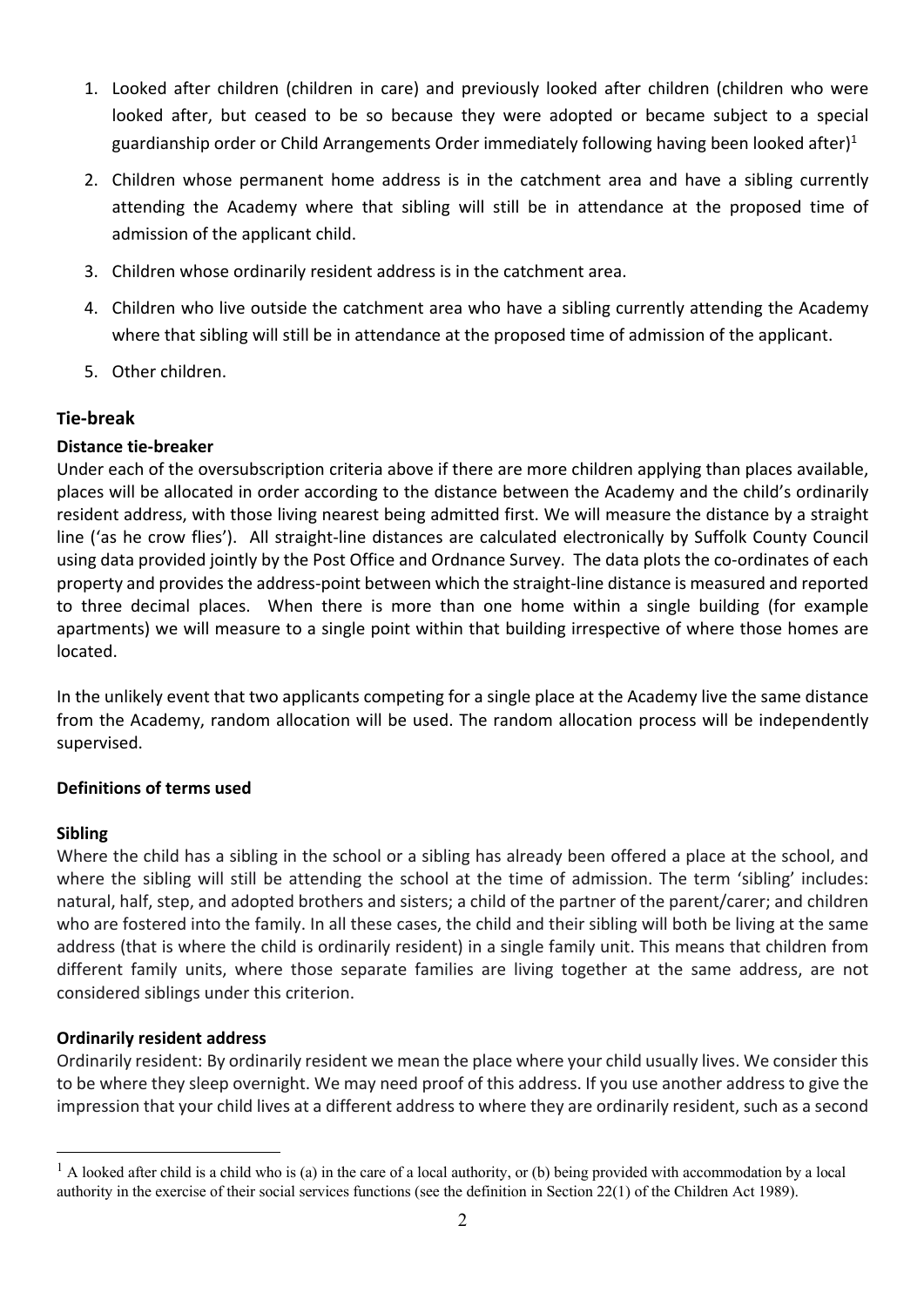home or a grandparent's address, so that you have a higher priority for a place at that school; we consider this to be a fraudulent application. Where a child lives at two or more addresses, each for part of the week, the address at which the child is ordinarily resident will be considered to be the address that the child lives at for most of the week (excluding weekends and school holidays). Separate evidence in writing from each parent must be provided to confirm the child's living arrangements at the time of application.

In cases where the child spends an equal proportion of the school week at two or more different addresses, evidence of which is to be considered the main contact address will be required to support the application. Agreement in writing by the parents will be required to state which address is to be used as the ordinarily resident address. This address will then be used when processing all school preferences expressed. It is not acceptable to use one address for one school preference and another address for another school preference.

If we are aware of a parental dispute affecting the application, we may not be able to deal with the application and you may need to seek independent legal advice in order to resolve the matter.

# **Catchment area**

This is the area the Academy serves. We cannot guarantee your child a place at their catchment area school.

- Catchment area maps are available online at: www.suffolk.gov.uk/catchmentmaps
- If you live near to a boundary line on the map please check your address against the catchment area parish/village and street lists for towns at: www.suffolk.gov.uk/admissions
- If you would like a copy of the map or list sent to you, or you are unsure of your catchment area please call the Admissions Team on 0345 600 0981.

A catchment area map is also available from the Academy office.

## **Twins, triplets and other multiple births**

If the final place available at the Academy is offered to a twin, triplet or other multiple birth and the remaining sibling/s would ordinarily be refused, we will offer places to the remaining sibling/s at the Academy. The law permits this even where this would mean that more than 30 pupils would be admitted to an infant class.

Where a sibling of a twin, triplet or other multiple birth has a school named on their EHC plan, Suffolk County Council will from the date of issue of the EHC plan treat their twin, triplets or other multiple births under the sibling oversubscription criterion for the named school. This does not apply to siblings of children in a specialist unit or a specialist resource base for Hearing Impaired provision or a nursery, because they do not meet the sibling definition in the oversubscription criteria.

## **Applications for a place outside the normal age group**

It is expected that children will normally be educated within their chronological year group. However, when requested to do so by a parent, we will make decisions on the basis of the circumstances of each case and in the best interests of the child concerned in line with the School Admissions Code (December 2014).

Parents or carers should make a request to the Headteacher in writing. This will need to include, where relevant, any supporting evidence. The Trust's Primary Admissions Committee will make a decision on the request, taking into account the views of the Headteacher. The Headteacher will write to the parent or carer with the outcome including the reasons for the decision. If the request is refused, details of how to complain to the Academy will be given. A CAF1 application form must be sent to the LA along with the decision letter(s) from the own admissions authority Academy and other relevant evidence by the national closing dates. Even if the request is agreed there is no guarantee there will be a place available.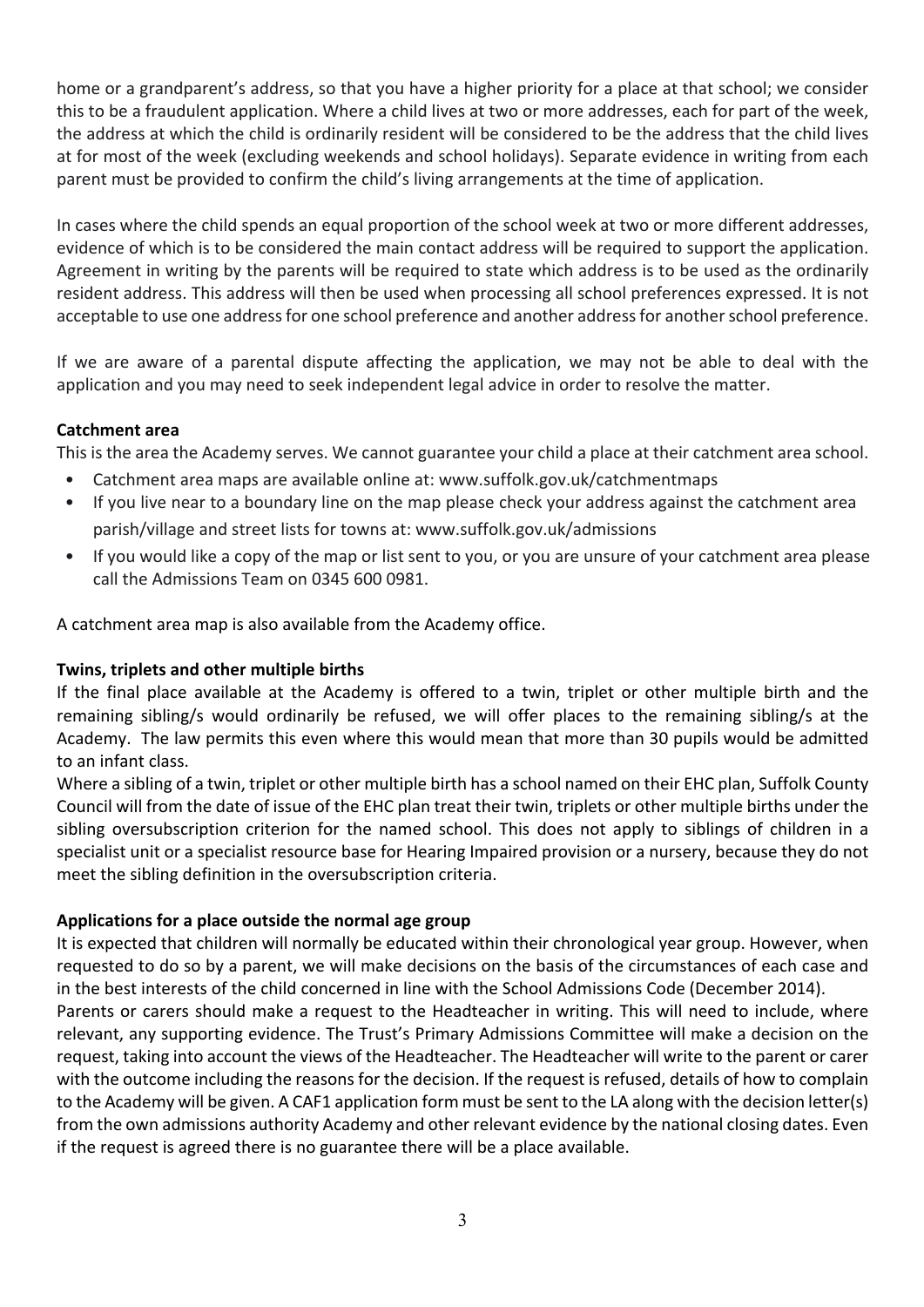Children normally attend school full-time in the reception year group in the September following their fourth birthday. All primary schools must offer children a full-time place at the start of the Autumn term in September. However, legally they don't have to start full-time education until the term after their fifth birthday. When you receive your offer of a place you will asked whether you want your child to start school full-time, part-time, or whether you want them to start the term after their fifth birthday. If you choose to defer entry for your child they must start school before the end of the school year during which they turn five i.e. they must start school in the Reception year.

### **Late applications**

All applications received by the Local Authority after the deadline will be considered to be late applications. Sometimes there are good reasons why an application is made after the closing date such as a family having just moved into the area. Applications such as this will be considered after those received on time, up until the date agreed in the Suffolk Admission Co-ordinated Scheme as long as the Local Authority are provided with written evidence at the same time and agree that exceptional reasons apply. If, following consideration of all applicants the Academy is oversubscribed, those children not gaining a place are automatically placed on a waiting list until the end of the first full week of the Spring Term.

Otherwise, if we get your application after the closing date, it will be considered after we have offered school places for the applications we received on time. This will be after the primary National Offer Day, 16 April or the next working day for a primary application. Please be aware it may be several weeks before you receive an offer of an Academy place. If all of the places have been offered already, the local authority will try to meet your second or third preference, or they will offer you a place at your catchment area school if a place is available. If there are no places available at your preferred schools or in your catchment area school they will offer you a place at the next nearest suitable school that has places available. This will take into consideration the availability and cost of home to school travel. The Local Authority will use the admissions oversubscription criteria which can be found in the Directories of Schools in Suffolk.

#### **Waiting lists**

The Academy will operate a waiting list for each year group. Where in any year the Academy receives more applications for places than there are places available, a waiting list will operate until the last day of the Summer Term. For the Reception year group, a child's name will automatically be added to the waiting list until 31 December of the intake year, it will be open to any parent to ask for his or her child's name to be placed on the waiting list, following an unsuccessful application after 31 December for the Reception year and for any other year group. The Academy will contact parents to ascertain if they wish for their child to stay on the Reception year waiting list (beyond 31 December) by that date. Waiting lists will be maintained by the academy.

Children's position on the waiting list will be determined solely in accordance with the oversubscription criteria. Where places become vacant they will be allocated to children on the waiting list in accordance with the oversubscription criteria.

Waiting lists will be re-ordered in accordance with the oversubscription criteria whenever a child joins or leaves the waiting list. If you change your address while your child is on a waiting list you must let us know. Please be aware that this may change your child's position on the waiting list. Written evidence of this will be required.

If a place becomes available, it will be offered to children on the waiting list for the Academy in priority order. Places are not offered on the basis of the date on which the names were placed on the list.

## **Appeals**

All applicants refused a place have a right of appeal to an independent appeal panel constituted and operated in accordance with the School Admission Appeals Code.